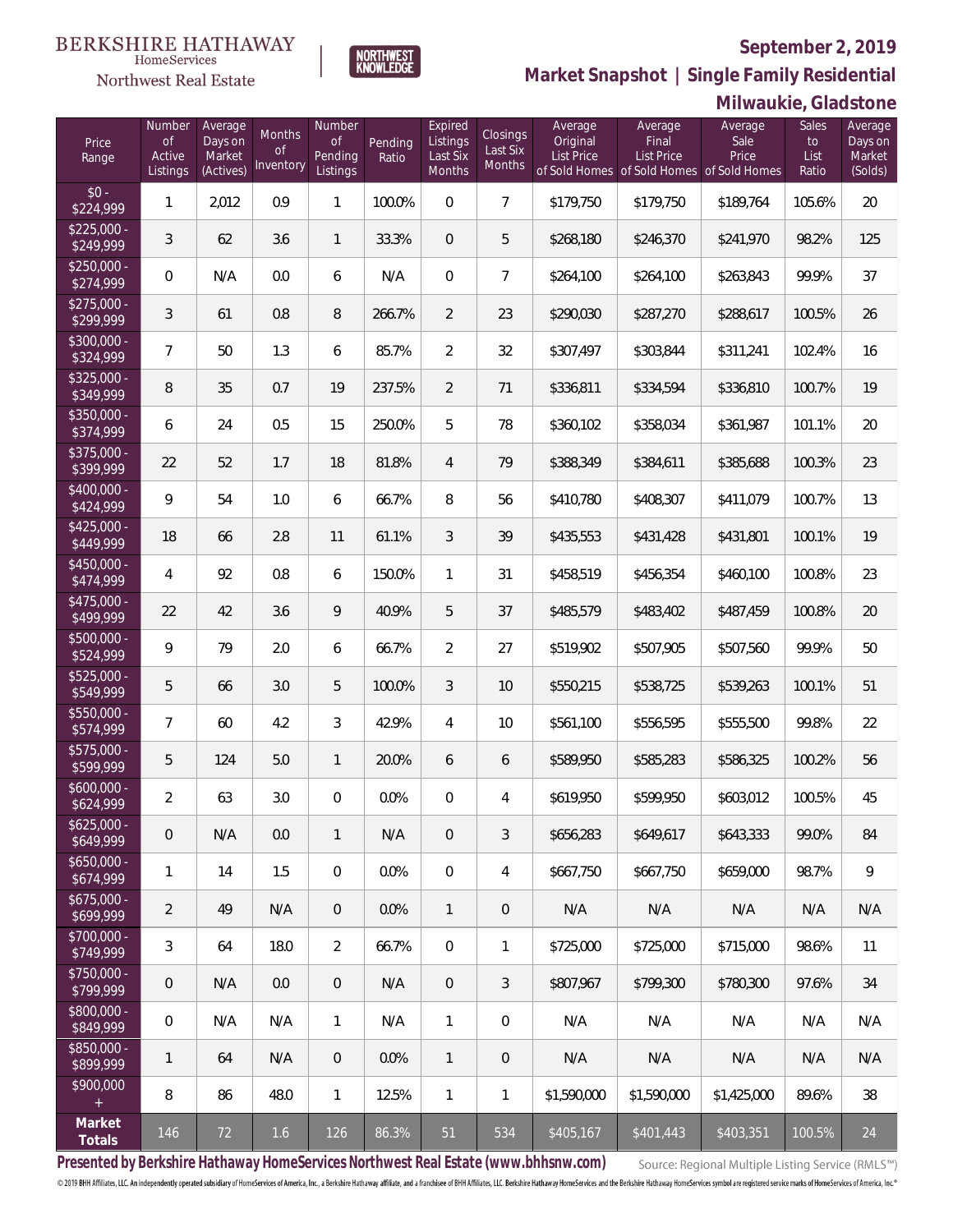#### **BERKSHIRE HATHAWAY**  $\label{lem:sevices} \textsc{Home} \textsc{Service} \textsc{s}$

Northwest Real Estate



### **September 2, 2019**

**Happy Valley, Clackamas, Damascus Market Snapshot | Single Family Residential**

|                                                 |                                               |                                           |                                  |                                            |                  |                                                  |                                |                                          | Happy Valley, Glaukalilas, Dalliascus                                              |                          |                                     |                                         |
|-------------------------------------------------|-----------------------------------------------|-------------------------------------------|----------------------------------|--------------------------------------------|------------------|--------------------------------------------------|--------------------------------|------------------------------------------|------------------------------------------------------------------------------------|--------------------------|-------------------------------------|-----------------------------------------|
| Price<br>Range                                  | Number<br>$\mathsf{of}$<br>Active<br>Listings | Average<br>Days on<br>Market<br>(Actives) | Months<br><b>of</b><br>Inventory | Number<br><b>of</b><br>Pending<br>Listings | Pending<br>Ratio | Expired<br>Listings<br>Last Six<br><b>Months</b> | Closings<br>Last Six<br>Months | Average<br>Original<br><b>List Price</b> | Average<br>Final<br><b>List Price</b><br>of Sold Homes of Sold Homes of Sold Homes | Average<br>Sale<br>Price | <b>Sales</b><br>to<br>List<br>Ratio | Average<br>Days on<br>Market<br>(Solds) |
| $$0 -$<br>\$324,999                             | 5                                             | 320                                       | 2.3                              | 5                                          | 100.0%           | $\overline{2}$                                   | 13                             | \$276,200                                | \$272,600                                                                          | \$271,051                | 99.4%                               | 50                                      |
| $$325.000 -$<br>\$349,999                       | 4                                             | 48                                        | 1.3                              | $\mathbf{1}$                               | 25.0%            | $\overline{0}$                                   | 18                             | \$349,117                                | \$338,150                                                                          | \$341,125                | 100.9%                              | 30                                      |
| $$350.000 -$<br>\$374,999                       | 4                                             | 31                                        | 1.6                              | $\overline{2}$                             | 50.0%            | $\overline{2}$                                   | 15                             | \$364,760                                | \$359,023                                                                          | \$359,160                | 100.0%                              | 40                                      |
| $$375.000 -$<br>\$399,999                       | 6                                             | 51                                        | 1.4                              | 14                                         | 233.3%           | $\overline{2}$                                   | 26                             | \$392,891                                | \$388,931                                                                          | \$390,319                | 100.4%                              | 36                                      |
| $$400.000 -$<br>\$424,999                       | 14                                            | 47                                        | 2.5                              | 8                                          | 57.1%            | 3                                                | 34                             | \$421,363                                | \$417,310                                                                          | \$413,971                | 99.2%                               | 29                                      |
| $$425.000 -$<br>\$449,999                       | 13                                            | 46                                        | 1.7                              | 18                                         | 138.5%           | $\mathbf{1}$                                     | 47                             | \$441,801                                | \$436,312                                                                          | \$435,765                | 99.9%                               | 22                                      |
| $$450.000 -$<br>\$474,999                       | 14                                            | 38                                        | 1.8                              | 10                                         | 71.4%            | $\overline{a}$                                   | 48                             | \$474,288                                | \$464,899                                                                          | \$462,541                | 99.5%                               | 50                                      |
| $$475,000 -$<br>\$499,999                       | 16                                            | 100                                       | 2.7                              | 23                                         | 143.8%           | 5                                                | 36                             | \$494,463                                | \$489,516                                                                          | \$488,399                | 99.8%                               | 58                                      |
| $$500,000 -$<br>\$524,999                       | 10                                            | 64                                        | 1.5                              | 6                                          | 60.0%            | $\overline{0}$                                   | 39                             | \$521,559                                | \$513,000                                                                          | \$510,462                | 99.5%                               | 54                                      |
| $$525.000 -$<br>\$549,999                       | 23                                            | 97                                        | 4.6                              | 17                                         | 73.9%            | $\overline{2}$                                   | 30                             | \$546,117                                | \$541,774                                                                          | \$535,597                | 98.9%                               | 59                                      |
| $$550.000 -$<br>\$574,999                       | 17                                            | 60                                        | 4.1                              | $\overline{4}$                             | 23.5%            | $\overline{4}$                                   | 25                             | \$581,126                                | \$564,780                                                                          | \$561,065                | 99.3%                               | 51                                      |
| $$575,000 -$<br>\$599,999                       | 25                                            | 80                                        | 4.7                              | 9                                          | 36.0%            | $\overline{4}$                                   | 32                             | \$611,563                                | \$599,292                                                                          | \$587,501                | 98.0%                               | 49                                      |
| $$600,000 -$<br>\$624,999                       | 11                                            | 79                                        | 3.1                              | 13                                         | 118.2%           | $\overline{2}$                                   | 21                             | \$632,340                                | \$616,364                                                                          | \$610,789                | 99.1%                               | 89                                      |
| $$625,000 -$<br>\$649,999                       | 14                                            | 117                                       | 4.0                              | 10                                         | 71.4%            | $\mathbf{1}$                                     | 21                             | \$655,733                                | \$649,990                                                                          | \$636,519                | 97.9%                               | 42                                      |
| $$650,000 -$<br>\$674,999                       | 6                                             | 123                                       | 2.1                              | 5                                          | 83.3%            | $\overline{0}$                                   | 17                             | \$662,947                                | \$662,534                                                                          | \$659,616                | 99.6%                               | 39                                      |
| $$675,000 -$<br>\$699,999                       | 11                                            | 76                                        | 2.8                              | 8                                          | 72.7%            | $\overline{4}$                                   | 24                             | \$700,743                                | \$687,280                                                                          | \$689,806                | 100.4%                              | 53                                      |
| $$700,000 -$<br>\$724,999                       | 9                                             | 107                                       | 4.2                              | $\mathbf{1}$                               | 11.1%            | $\Omega$                                         | 13                             | \$742,065                                | \$723,075                                                                          | \$709,005                | 98.1%                               | 98                                      |
| $$725,000 -$<br>\$749,999                       | 11                                            | 160                                       | 8.3                              | $\mathbf{1}$                               | 9.1%             | $\mathbf{1}$                                     | 8                              | \$760,823                                | \$755,823                                                                          | \$738,479                | 97.7%                               | 40                                      |
| $$750,000 -$<br>\$799,999                       | 16                                            | 102                                       | 12.0                             | $\overline{4}$                             | 25.0%            | 5                                                | 8                              | \$796,448                                | \$790,885                                                                          | \$779,288                | 98.5%                               | 38                                      |
| \$800,000 -<br>\$849,999                        | 8                                             | 113                                       | 16.0                             | $\theta$                                   | 0.0%             | 3                                                | 3                              | \$814,667                                | \$814,667                                                                          | \$821,667                | 100.9%                              | $\mathfrak{Z}$                          |
| \$850,000 -<br>\$899,999                        | 7                                             | 103                                       | 21.0                             | $\overline{4}$                             | 57.1%            | 3                                                | $\overline{2}$                 | \$924,945                                | \$887,395                                                                          | \$882,950                | 99.5%                               | 43                                      |
| $$900,000 -$<br>\$999,999                       | 10                                            | 107                                       | 12.0                             | $\theta$                                   | 0.0%             | $\mathbf{1}$                                     | 5                              | \$970,372                                | \$968,772                                                                          | \$948,780                | 97.9%                               | 35                                      |
| \$1,000,000 -<br>\$1,249,999                    | 4                                             | 77                                        | 6.0                              | $\overline{4}$                             | 100.0%           | $\overline{2}$                                   | 4                              | \$1,143,500                              | \$1,118,500                                                                        | \$1,062,500              | 95.0%                               | 37                                      |
| $$1,250,000 -$<br>\$1,499,999                   | 4                                             | 91                                        | 12.0                             | $\mathbf{1}$                               | 25.0%            | $\mathbf{1}$                                     | 2                              | \$1,249,725                              | \$1,324,725                                                                        | \$1,275,000              | 96.2%                               | 271                                     |
| \$1,500,000<br>$\begin{array}{c} + \end{array}$ | 14                                            | 135                                       | 28.0                             | 0                                          | 0.0%             | $\overline{4}$                                   | 3                              | \$1,966,000                              | \$1,932,667                                                                        | \$1,895,000              | 98.1%                               | 42                                      |
| Market<br>Totals                                | 276                                           | 91                                        | 3.4                              | 168                                        | 60.9%            | 54                                               | 494                            | \$549,394                                | \$541,350                                                                          | \$536,688                | 99.1%                               | 48                                      |

**Presented by Berkshire Hathaway HomeServices Northwest Real Estate (www.bhhsnw.com)**

Source: Regional Multiple Listing Service (RMLS™)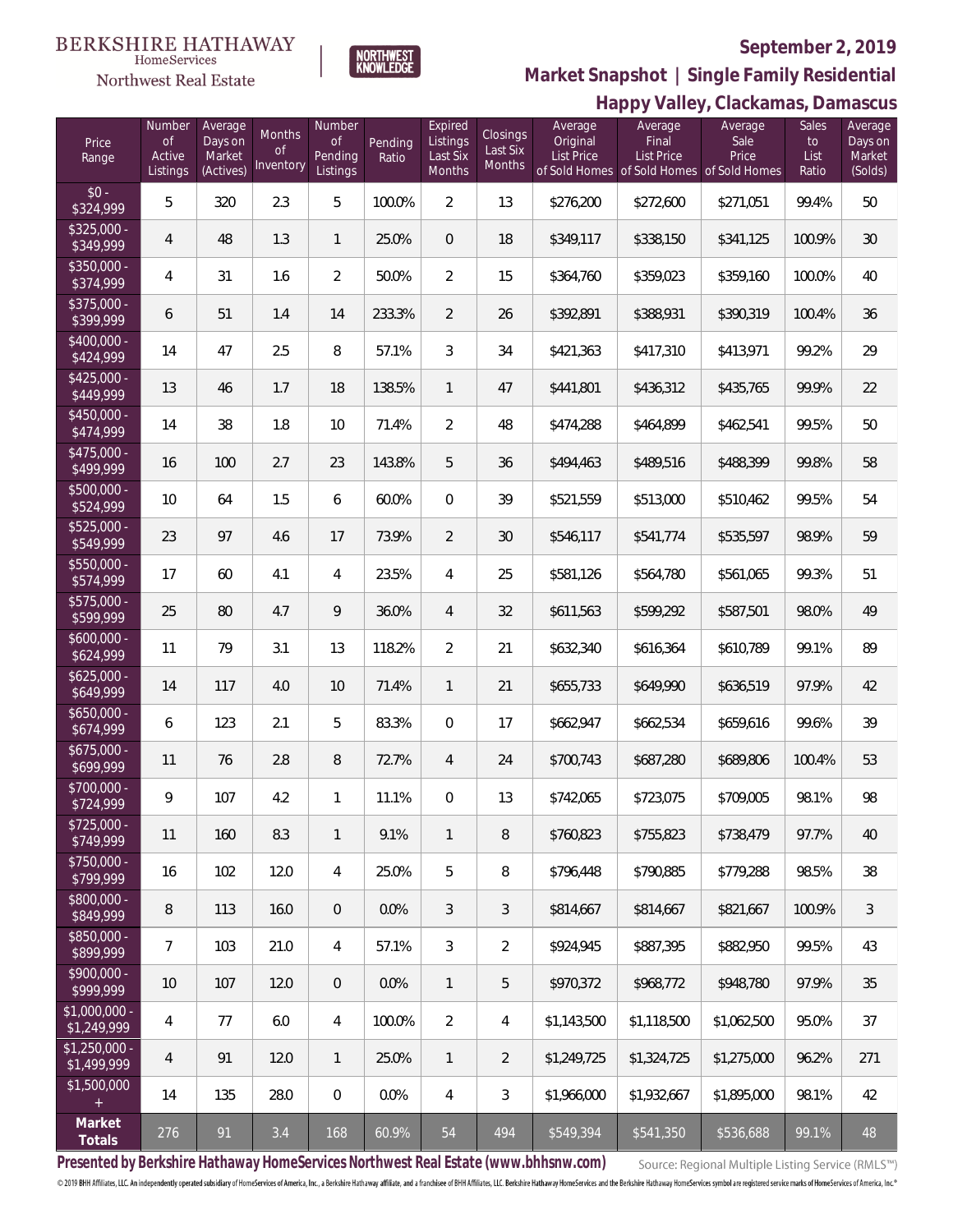#### **BERKSHIRE HATHAWAY** HomeServices

## Northwest Real Estate

### **September 2, 2019**



**Market Snapshot | Single Family Residential**

## **Estacada, Boring, Eagle Creek**

| Price<br>Range            | Number<br>of<br>Active<br>Listings | Average<br>Days on<br>Market<br>(Actives) | Months<br><b>of</b><br>Inventory | Number<br>of<br>Pending<br>Listings | Pending<br>Ratio | Expired<br>Listings<br>Last Six<br>Months | Closings<br>Last Six<br>Months | Average<br>Original<br>List Price | Average<br>Final<br>List Price<br>of Sold Homes of Sold Homes of Sold Homes | Average<br>Sale<br>Price | Sales<br>to<br>List<br>Ratio | Average<br>Days on<br>Market<br>(Solds) |
|---------------------------|------------------------------------|-------------------------------------------|----------------------------------|-------------------------------------|------------------|-------------------------------------------|--------------------------------|-----------------------------------|-----------------------------------------------------------------------------|--------------------------|------------------------------|-----------------------------------------|
| $$0 -$<br>\$274,999       | $\overline{2}$                     | 45                                        | 0.9                              | $\overline{4}$                      | 200.0%           | $\Omega$                                  | 14                             | \$248,043                         | \$238,393                                                                   | \$233,671                | 98.0%                        | 45                                      |
| $$275,000 -$<br>\$299,999 | $\overline{4}$                     | 25                                        | 2.2                              | $\overline{2}$                      | 50.0%            | $\overline{0}$                            | 11                             | \$289,195                         | \$288,095                                                                   | \$286,882                | 99.6%                        | 21                                      |
| $$300,000 -$<br>\$324,999 | 6                                  | 34                                        | 1.2                              | 13                                  | 216.7%           | $\mathbf{1}$                              | 29                             | \$315,595                         | \$310,800                                                                   | \$311,346                | 100.2%                       | 47                                      |
| $$325,000 -$<br>\$349,999 | $\mathfrak{Z}$                     | 31                                        | 0.9                              | 12                                  | 400.0%           | $\mathbf{1}$                              | 20                             | \$333,623                         | \$332,253                                                                   | \$336,596                | 101.3%                       | 17                                      |
| $$350,000 -$<br>\$374,999 | $\overline{7}$                     | 110                                       | 1.8                              | $\overline{7}$                      | 100.0%           | $\mathfrak{Z}$                            | 24                             | \$365,883                         | \$361,712                                                                   | \$359,453                | 99.4%                        | 60                                      |
| \$375,000 -<br>\$399,999  | 13                                 | 108                                       | 4.3                              | 14                                  | 107.7%           | $\mathbf{1}$                              | 18                             | \$390,789                         | \$391,017                                                                   | \$387,711                | 99.2%                        | 50                                      |
| $$400,000 -$<br>\$424,999 | 5                                  | 102                                       | 2.3                              | $\overline{4}$                      | 80.0%            | $\overline{2}$                            | 13                             | \$417,848                         | \$413,148                                                                   | \$413,685                | 100.1%                       | 50                                      |
| $$425,000 -$<br>\$449,999 | $7\overline{ }$                    | 150                                       | 4.7                              | 5                                   | 71.4%            | $\mathfrak{Z}$                            | 9                              | \$444,572                         | \$435,016                                                                   | \$434,961                | 100.0%                       | 60                                      |
| $$450,000 -$<br>\$474,999 | 6                                  | 233                                       | 7.2                              | $\overline{2}$                      | 33.3%            | $\Omega$                                  | 5                              | \$462,792                         | \$455,792                                                                   | \$457,503                | 100.4%                       | 97                                      |
| $$475,000 -$<br>\$499,999 | 8                                  | 60                                        | 8.0                              | 6                                   | 75.0%            | $\mathfrak{Z}$                            | 6                              | \$493,082                         | \$482,248                                                                   | \$485,796                | 100.7%                       | 70                                      |
| \$500,000 -<br>\$524,999  | $\overline{2}$                     | 64                                        | 1.7                              | $\mathbf{1}$                        | 50.0%            | $\Omega$                                  | $\overline{7}$                 | \$537,486                         | \$506,971                                                                   | \$505,571                | 99.7%                        | 71                                      |
| \$525,000 -<br>\$549,999  | 3                                  | 56                                        | 2.6                              | $\mathbf{1}$                        | 33.3%            | $\mathbf{1}$                              | $7\overline{ }$                | \$543,386                         | \$535,543                                                                   | \$535,557                | 100.0%                       | 12                                      |
| $$550,000 -$<br>\$574,999 | $\overline{2}$                     | 60                                        | 4.0                              | 3                                   | 150.0%           | $\mathbf{1}$                              | 3                              | \$661,300                         | \$661,300                                                                   | \$550,000                | 83.2%                        | 50                                      |
| $$575,000 -$<br>\$599,999 | $\overline{4}$                     | 45                                        | 3.0                              | $\overline{0}$                      | 0.0%             | $\overline{0}$                            | 8                              | \$609,699                         | \$595,561                                                                   | \$587,038                | 98.6%                        | 63                                      |
| $$600,000 -$<br>\$624,999 | $\overline{0}$                     | N/A                                       | 0.0                              | $\Omega$                            | N/A              | $\overline{0}$                            | $\overline{4}$                 | \$679,725                         | \$627,375                                                                   | \$613,250                | 97.7%                        | 92                                      |
| $$625,000 -$<br>\$649,999 | 3                                  | 20                                        | 9.0                              | $\overline{0}$                      | 0.0%             | $\overline{0}$                            | $\overline{2}$                 | \$664,000                         | \$642,000                                                                   | \$632,000                | 98.4%                        | 98                                      |
| $$650,000 -$<br>\$674,999 | $\overline{4}$                     | 174                                       | 24.0                             | $\overline{1}$                      | 25.0%            | $\overline{0}$                            | 1                              | \$675,000                         | \$675,000                                                                   | \$665,700                | 98.6%                        | 48                                      |
| $$675,000 -$<br>\$699,999 | $\overline{2}$                     | 67                                        | 6.0                              | $\overline{0}$                      | 0.0%             | 0                                         | $\overline{2}$                 | \$727,000                         | \$687,450                                                                   | \$677,500                | 98.6%                        | 11                                      |
| $$700,000 -$<br>\$724,999 | $\mathbf 0$                        | N/A                                       | 0.0                              | $\overline{0}$                      | N/A              | $\mathbf{1}$                              | 2                              | \$739,450                         | \$724,450                                                                   | \$714,500                | 98.6%                        | 97                                      |
| \$725,000 -<br>\$749,999  | $\overline{2}$                     | 206                                       | 6.0                              | $\overline{2}$                      | 100.0%           | $\mathbf{1}$                              | $\overline{2}$                 | \$742,000                         | \$737,000                                                                   | \$740,500                | 100.5%                       | 77                                      |
| \$750,000 -<br>\$799,999  | 4                                  | 40                                        | 8.0                              | $\mathbf{1}$                        | 25.0%            | $\mathbf{1}$                              | 3                              | \$883,333                         | \$816,600                                                                   | \$781,667                | 95.7%                        | 267                                     |
| \$800,000 -<br>\$849,999  | 1                                  | 83                                        | N/A                              | $\mathbf{1}$                        | 100.0%           | $\overline{0}$                            | $\mathbf 0$                    | N/A                               | N/A                                                                         | N/A                      | N/A                          | N/A                                     |
| \$850,000 -<br>\$899,999  | $\overline{7}$                     | 99                                        | 8.4                              | $\mathbf{1}$                        | 14.3%            | $\mathbf{1}$                              | 5                              | \$959,780                         | \$904,780                                                                   | \$874,020                | 96.6%                        | 120                                     |
| \$900,000 -<br>\$999,999  | 1                                  | 97                                        | 3.0                              | $\overline{1}$                      | 100.0%           | $\mathbf{1}$                              | $\overline{2}$                 | \$962,500                         | \$962,500                                                                   | \$962,500                | 100.0%                       | $\overline{7}$                          |
| \$1,000,000<br>$\pm$      | 8                                  | 183                                       | 16.0                             | $\mathbf 0$                         | 0.0%             | $\overline{2}$                            | $\mathfrak{Z}$                 | \$1,233,333                       | \$1,215,000                                                                 | \$1,230,000              | 101.2%                       | 79                                      |
| Market<br>Totals          | 104                                | 101                                       | 3.1                              | 81                                  | 77.9%            | 23                                        | 200                            | \$448,199                         | \$438,494                                                                   | \$434,503                | 99.1%                        | 54                                      |

**Presented by Berkshire Hathaway HomeServices Northwest Real Estate (www.bhhsnw.com)**

Source: Regional Multiple Listing Service (RMLS™)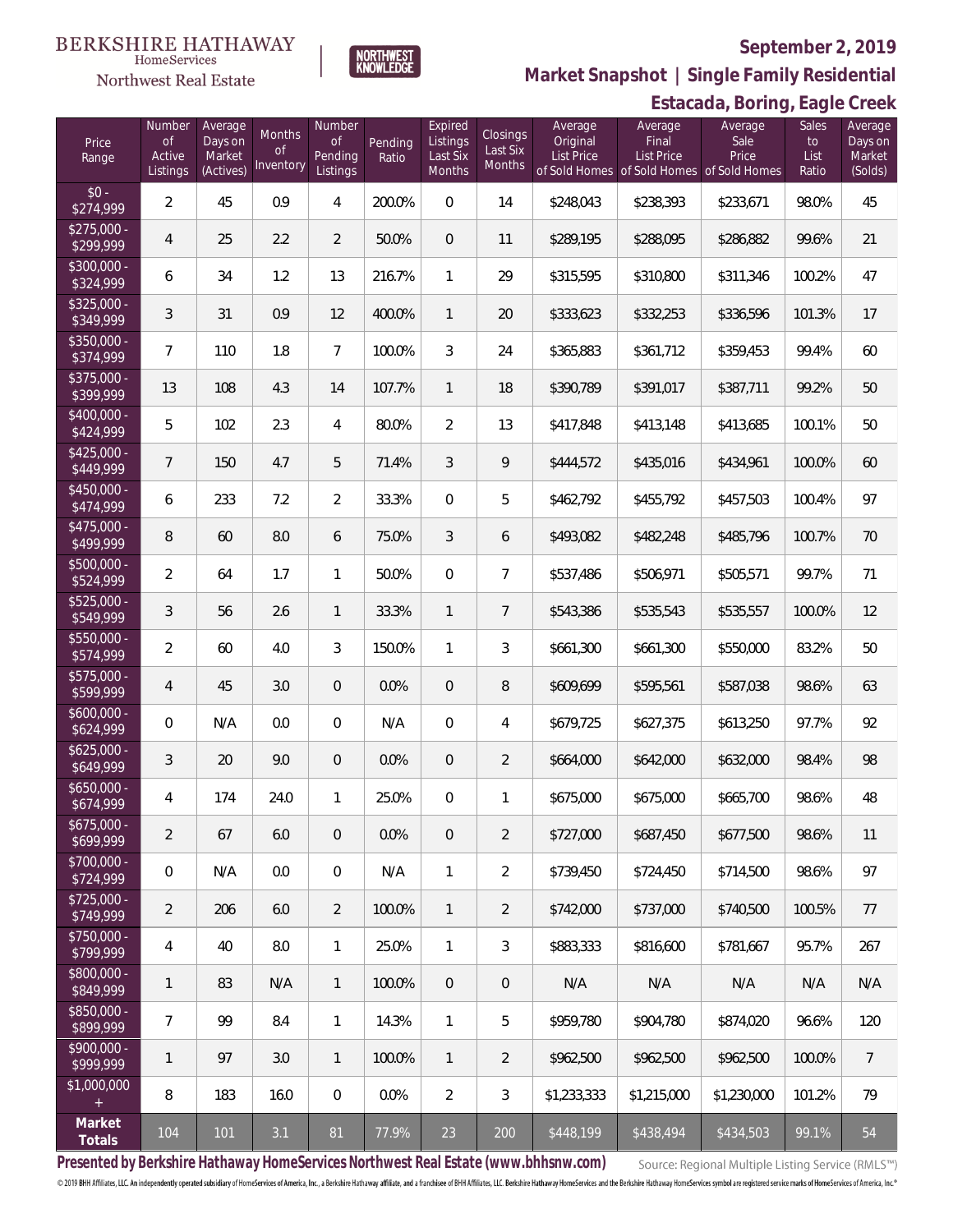#### **BERKSHIRE HATHAWAY**  $\label{lem:sevices} \textsc{Home} \textsc{Service} \textsc{s}$

## Northwest Real Estate



NORTHWEST<br>KNOWLEDGE

# **Market Snapshot | Single Family Residential**

|                               | Oregon City, Beavercreek |                     |                 |                     |         |                     |                    |                     |                                                                |                 |                    |                    |
|-------------------------------|--------------------------|---------------------|-----------------|---------------------|---------|---------------------|--------------------|---------------------|----------------------------------------------------------------|-----------------|--------------------|--------------------|
| Price                         | Number<br><b>of</b>      | Average<br>Days on  | Months          | Number<br>Οf        | Pending | Expired<br>Listings | <b>Closings</b>    | Average<br>Original | Average<br>Final                                               | Average<br>Sale | <b>Sales</b><br>to | Average<br>Days on |
| Range                         | Active<br>Listings       | Market<br>(Actives) | Οf<br>Inventory | Pending<br>Listings | Ratio   | Last Six<br>Months  | Last Six<br>Months | <b>List Price</b>   | <b>List Price</b><br>of Sold Homes of Sold Homes of Sold Homes | Price           | List<br>Ratio      | Market<br>(Solds)  |
| $$0 -$<br>\$274,999           | 6                        | 33                  | 2.3             | $\mathbf{1}$        | 16.7%   | $\mathbf{0}$        | 16                 | \$241,300           | \$236,813                                                      | \$230,292       | 97.2%              | 69                 |
| $$275,000 -$<br>\$299,999     | 4                        | 44                  | 3.4             | $\overline{2}$      | 50.0%   | $\overline{0}$      | $\overline{7}$     | \$304,957           | \$283,971                                                      | \$284,971       | 100.4%             | 32                 |
| $$300,000 -$<br>\$324,999     | 4                        | 65                  | 1.0             | $7\overline{ }$     | 175.0%  | $\mathbf{1}$        | 25                 | \$318,282           | \$316,366                                                      | \$314,306       | 99.3%              | 27                 |
| $$325,000 -$<br>\$349,999     | 7                        | 64                  | 1.1             | $\overline{7}$      | 100.0%  | $\overline{0}$      | 37                 | \$338,695           | \$335,039                                                      | \$337,183       | 100.6%             | 21                 |
| $$350,000 -$<br>\$374,999     | $\mathfrak{Z}$           | 55                  | 0.5             | $\mathbf{1}$        | 33.3%   | $\mathbf{0}$        | 33                 | \$367,832           | \$361,498                                                      | \$360,847       | 99.8%              | 31                 |
| $$375,000 -$<br>\$399,999     | 12                       | 52                  | 1.5             | 17                  | 141.7%  | 5                   | 49                 | \$388,933           | \$386,818                                                      | \$387,759       | 100.2%             | 18                 |
| $$400,000 -$<br>\$424,999     | 6                        | 31                  | 0.7             | 9                   | 150.0%  | $\mathbf{1}$        | 54                 | \$417,131           | \$412,670                                                      | \$412,382       | 99.9%              | 26                 |
| $$425,000 -$<br>\$449,999     | 20                       | 88                  | 2.7             | 5                   | 25.0%   | $\overline{4}$      | 45                 | \$442,417           | \$435,158                                                      | \$437,042       | 100.4%             | 30                 |
| $$450.000 -$<br>\$474,999     | 13                       | 36                  | 1.8             | $7\overline{ }$     | 53.8%   | $\mathbf{1}$        | 43                 | \$465,072           | \$460,739                                                      | \$458,674       | 99.6%              | 36                 |
| $$475,000 -$<br>\$499,999     | 15                       | 50                  | 3.0             | 12                  | 80.0%   | $\overline{4}$      | 30                 | \$492,797           | \$490,183                                                      | \$484,990       | 98.9%              | 24                 |
| $$500,000 -$<br>\$524,999     | 7                        | 117                 | 1.2             | 3                   | 42.9%   | 1                   | 35                 | \$521,820           | \$515,922                                                      | \$510,697       | 99.0%              | 42                 |
| $$525,000 -$<br>\$549,999     | 22                       | 91                  | 4.3             | 14                  | 63.6%   | $\mathbf{1}$        | 31                 | \$548,925           | \$541,397                                                      | \$536,279       | 99.1%              | 65                 |
| \$550,000 -<br>\$574,999      | 5                        | 125                 | 0.9             | $7\overline{ }$     | 140.0%  | $\mathbf{0}$        | 32                 | \$554,794           | \$563,310                                                      | \$563,039       | 100.0%             | 35                 |
| $$575,000 -$<br>\$599,999     | 12                       | 59                  | 4.5             | 5                   | 41.7%   | $\overline{2}$      | 16                 | \$582,647           | \$592,993                                                      | \$591,886       | 99.8%              | 64                 |
| $$600,000 -$<br>\$624,999     | 4                        | 122                 | 2.7             | $7\overline{ }$     | 175.0%  | $\mathbf{0}$        | 9                  | \$581,183           | \$607,920                                                      | \$610,401       | 100.4%             | 15                 |
| $$625,000 -$<br>\$649,999     | 8                        | 124                 | 5.3             | $\overline{2}$      | 25.0%   | 1                   | 9                  | \$676,211           | \$659,521                                                      | \$636,966       | 96.6%              | 56                 |
| $$650.000 -$<br>\$674,999     | 2                        | 39                  | 2.0             | 6                   | 300.0%  | 1                   | 6                  | \$657,982           | \$661,021                                                      | \$658,312       | 99.6%              | 15                 |
| $$675,000 -$<br>\$699,999     | 3                        | 59                  | 3.6             | 5                   | 166.7%  | 1                   | 5                  | \$694,550           | \$694,136                                                      | \$689,781       | 99.4%              | 17                 |
| \$700,000 -<br>\$749,999      | 4                        | 80                  | 2.7             | 6                   | 150.0%  | 1                   | 9                  | \$738,867           | \$731,108                                                      | \$729,586       | 99.8%              | 20                 |
| \$750,000 -<br>\$799,999      | 7                        | 78                  | 4.7             | $\overline{2}$      | 28.6%   | $\mathbf{1}$        | 9                  | \$822,484           | \$799,596                                                      | \$786,237       | 98.3%              | 138                |
| \$800,000 -<br>\$849,999      | 4                        | 99                  | 4.0             | $\overline{2}$      | 50.0%   | $\mathbf{0}$        | 6                  | \$824,792           | \$824,792                                                      | \$831,725       | 100.8%             | 5                  |
| \$850,000 -<br>\$899,999      | 6                        | 231                 | 9.0             | $\overline{0}$      | 0.0%    | $\overline{2}$      | 4                  | \$911,200           | \$886,200                                                      | \$873,750       | 98.6%              | 120                |
| \$900,000 -<br>\$999,999      | 7                        | 159                 | 4.7             | $\mathbf{1}$        | 14.3%   | $\mathbf{1}$        | 9                  | \$927,582           | \$912,875                                                      | \$935,889       | 102.5%             | 97                 |
| $$1,000,000 -$<br>\$1,499,999 | 13                       | 115                 | 13.0            | 3                   | 23.1%   | 2                   | 6                  | \$1,212,333         | \$1,212,333                                                    | \$1,168,583     | 96.4%              | 58                 |
| \$1,500,000                   | 7                        | 204                 | 21.0            | $\overline{0}$      | 0.0%    | $\overline{2}$      | 2                  | \$2,695,000         | \$2,724,500                                                    | \$2,400,000     | 88.1%              | 148                |
| Market<br>Totals              | 201                      | 88                  | 2.3             | 131                 | 65.2%   | 32                  | 527                | \$492,690           | \$489,101                                                      | \$485,964       | 99.4%              | 37                 |

**Presented by Berkshire Hathaway HomeServices Northwest Real Estate (www.bhhsnw.com)**

Source: Regional Multiple Listing Service (RMLS™)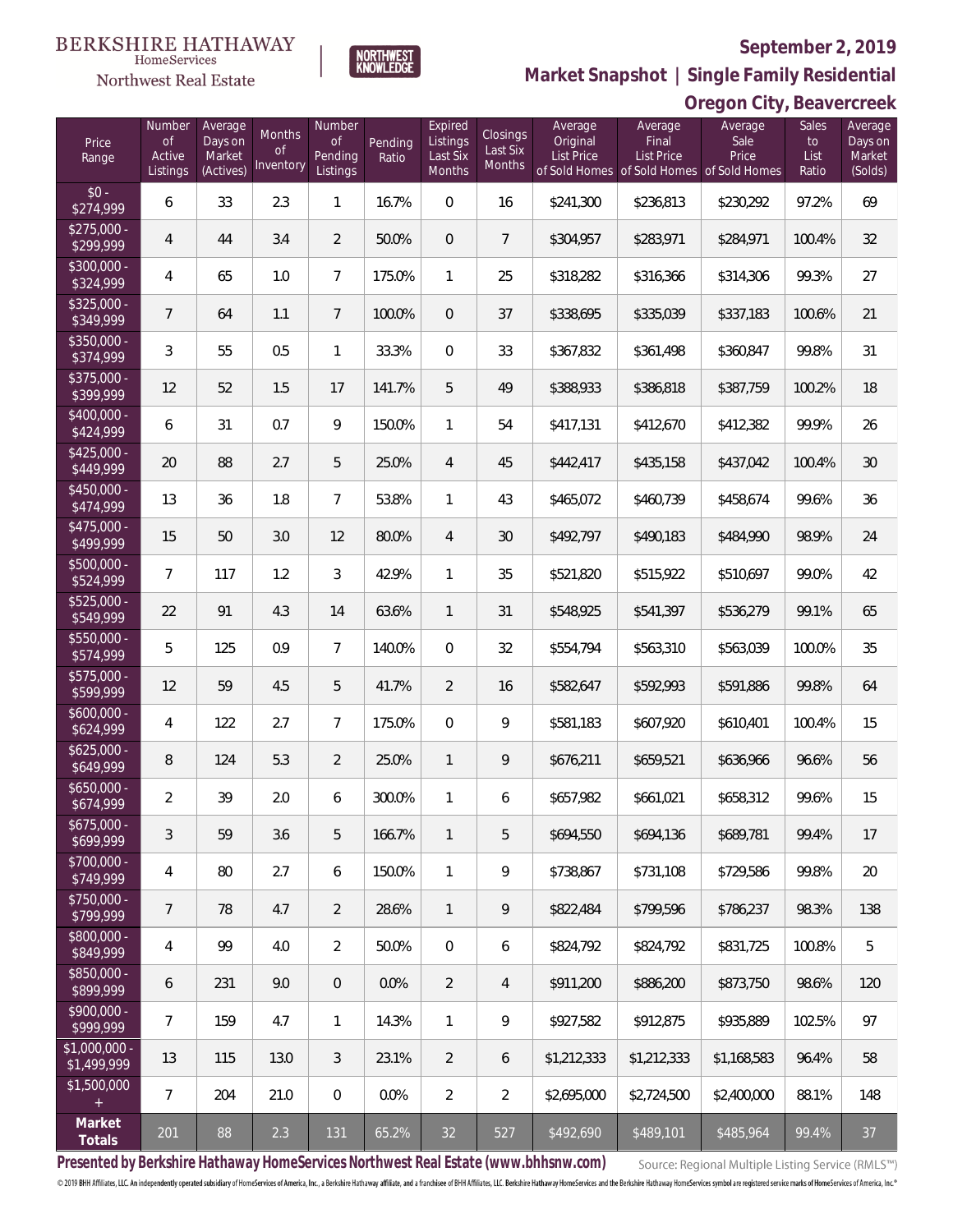#### BERKSHIRE HATHAWAY HomeServices

## Northwest Real Estate



## **September 2, 2019**

**Market Snapshot | Single Family Residential**

**Canby**

| Price<br>Range            | Number<br><b>of</b><br>Active<br>Listings | Average<br>Days on<br>Market<br>(Actives) | Months<br><b>of</b><br>Inventory | Number<br><b>of</b><br>Pending<br>Listings | Pending<br>Ratio | Expired<br>Listings<br>Last Six<br>Months | <b>Closings</b><br>Last Six<br><b>Months</b> | Average<br>Original<br><b>List Price</b> | Average<br>Final<br>List Price<br>of Sold Homes of Sold Homes of Sold Homes | Average<br>Sale<br>Price | <b>Sales</b><br>to<br>List<br>Ratio | J<br>Average<br>Days on<br>Market<br>(Solds) |
|---------------------------|-------------------------------------------|-------------------------------------------|----------------------------------|--------------------------------------------|------------------|-------------------------------------------|----------------------------------------------|------------------------------------------|-----------------------------------------------------------------------------|--------------------------|-------------------------------------|----------------------------------------------|
| $$0 -$<br>\$274,999       | 0                                         | N/A                                       | 0.0                              | $\mathbf{1}$                               | N/A              | $\mathbf 0$                               | $\overline{7}$                               | \$219,557                                | \$213,986                                                                   | \$206,857                | 96.7%                               | 39                                           |
| $$275,000 -$<br>\$299,999 | $\overline{4}$                            | 39                                        | 3.4                              | 3                                          | 75.0%            | $\overline{0}$                            | $\overline{7}$                               | \$292,029                                | \$289,171                                                                   | \$287,143                | 99.3%                               | 33                                           |
| \$300,000 -<br>\$324,999  | 0                                         | N/A                                       | 0.0                              | $\mathfrak{Z}$                             | N/A              | $\mathbf 0$                               | 6                                            | \$307,533                                | \$305,041                                                                   | \$311,638                | 102.2%                              | 38                                           |
| $$325,000 -$<br>\$349,999 | 0                                         | N/A                                       | 0.0                              | 6                                          | N/A              | $\mathbf{1}$                              | 18                                           | \$336,425                                | \$334,475                                                                   | \$335,729                | 100.4%                              | 23                                           |
| \$350,000 -<br>\$374,999  | $\overline{2}$                            | 13                                        | 0.5                              | 5                                          | 250.0%           | $\boldsymbol{0}$                          | 22                                           | \$366,191                                | \$359,105                                                                   | \$361,082                | 100.6%                              | 25                                           |
| \$375,000 -<br>\$399,999  | 3                                         | 11                                        | 0.9                              | 6                                          | 200.0%           | $\mathbf{1}$                              | $20\,$                                       | \$390,407                                | \$387,847                                                                   | \$388,308                | 100.1%                              | 27                                           |
| $$400,000 -$<br>\$424,999 | 3                                         | 34                                        | 1.0                              | 4                                          | 133.3%           | $\mathbf{1}$                              | 18                                           | \$422,833                                | \$418,861                                                                   | \$412,904                | 98.6%                               | 26                                           |
| $$425,000 -$<br>\$449,999 | 9                                         | 162                                       | 3.0                              | 6                                          | 66.7%            | $\mathbf 0$                               | 18                                           | \$448,247                                | \$443,930                                                                   | \$437,301                | 98.5%                               | 43                                           |
| $$450,000 -$<br>\$474,999 | 6                                         | 193                                       | 2.3                              | 4                                          | 66.7%            | $\overline{0}$                            | 16                                           | \$456,511                                | \$459,720                                                                   | \$460,908                | 100.3%                              | 64                                           |
| $$475,000 -$<br>\$499,999 | 15                                        | 196                                       | 6.9                              | 8                                          | 53.3%            | 5                                         | 13                                           | \$488,943                                | \$483,680                                                                   | \$487,428                | 100.8%                              | 138                                          |
| \$500,000 -<br>\$524,999  | 4                                         | 75                                        | 3.4                              | $\overline{7}$                             | 175.0%           | $\overline{0}$                            | $\overline{7}$                               | \$513,879                                | \$520,982                                                                   | \$512,013                | 98.3%                               | 44                                           |
| \$525,000 -<br>\$549,999  | 1                                         | $\mathbf{1}$                              | 0.6                              | 3                                          | 300.0%           | $\mathbf 0$                               | 10                                           | \$542,174                                | \$538,174                                                                   | \$536,194                | 99.6%                               | 83                                           |
| \$550,000 -<br>\$574,999  | $\overline{2}$                            | 50                                        | 1.3                              | $\mathbf{1}$                               | 50.0%            | $\overline{0}$                            | 9                                            | \$560,239                                | \$561,299                                                                   | \$562,117                | 100.1%                              | 16                                           |
| \$575,000 -<br>\$599,999  | 3                                         | 83                                        | 4.5                              | $\overline{2}$                             | 66.7%            | $\mathbf 0$                               | 4                                            | \$554,963                                | \$562,421                                                                   | \$580,162                | 103.2%                              | 35                                           |
| $$600,000 -$<br>\$624,999 | 0                                         | N/A                                       | 0.0                              | $\overline{0}$                             | N/A              | $\overline{0}$                            | 4                                            | \$590,950                                | \$615,452                                                                   | \$613,577                | 99.7%                               | 47                                           |
| $$625,000 -$<br>\$649,999 | 1                                         | 73                                        | 3.0                              | $\mathbf{1}$                               | 100.0%           | $\boldsymbol{0}$                          | $\overline{2}$                               | \$622,450                                | \$622,450                                                                   | \$630,750                | 101.3%                              | 15                                           |
| $$650,000 -$<br>\$674,999 | 1                                         | 205                                       | N/A                              | $\boldsymbol{0}$                           | 0.0%             | $\overline{0}$                            | $\mathbf 0$                                  | N/A                                      | N/A                                                                         | N/A                      | N/A                                 | N/A                                          |
| $$675,000 -$<br>\$699,999 | 3                                         | 20                                        | 9.0                              | $\mathbf{1}$                               | 33.3%            | $\overline{0}$                            | $\overline{2}$                               | \$698,700                                | \$698,700                                                                   | \$698,700                | 100.0%                              | 17                                           |
| $$700,000 -$<br>\$749,999 | 0                                         | N/A                                       | N/A                              | $\mathbf 0$                                | N/A              | $\overline{0}$                            | $\mathbf 0$                                  | N/A                                      | N/A                                                                         | N/A                      | N/A                                 | N/A                                          |
| $$750,000 -$<br>\$799,999 | 1                                         | 46                                        | 2.0                              | $\mathbf 0$                                | 0.0%             | $\mathbf 0$                               | $\mathfrak{Z}$                               | \$792,833                                | \$792,833                                                                   | \$777.333                | 98.0%                               | 72                                           |
| \$800,000 -<br>\$849,999  | 1                                         | 26                                        | N/A                              | $\mathbf 0$                                | 0.0%             | $\mathbf{1}$                              | $\mathbf 0$                                  | N/A                                      | N/A                                                                         | N/A                      | N/A                                 | N/A                                          |
| \$850,000 -<br>\$899,999  | 0                                         | N/A                                       | N/A                              | $\mathbf 0$                                | N/A              | $\mathbf 0$                               | $\overline{0}$                               | N/A                                      | N/A                                                                         | N/A                      | N/A                                 | N/A                                          |
| \$900,000 -<br>\$949,999  | 0                                         | N/A                                       | N/A                              | $\mathbf 0$                                | N/A              | $\boldsymbol{0}$                          | $\boldsymbol{0}$                             | N/A                                      | N/A                                                                         | N/A                      | N/A                                 | N/A                                          |
| \$950,000 -<br>\$999,999  | 3                                         | 62                                        | 18.0                             | $\overline{0}$                             | 0.0%             | $\overline{1}$                            | $\mathbf{1}$                                 | \$1,100,000                              | \$950,000                                                                   | \$950,000                | 100.0%                              | 88                                           |
| \$1,000,000<br>$+$        | 3                                         | 229                                       | 18.0                             | $\mathbf 0$                                | 0.0%             | $\boldsymbol{0}$                          | $\mathbf{1}$                                 | \$1,089,000                              | \$1,089,000                                                                 | \$1,089,000              | 100.0%                              | 8                                            |
| Market<br>Totals          | 65                                        | 120                                       | 2.1                              | 61                                         | 93.8%            | 10                                        | 188                                          | \$439,046                                | \$436,465                                                                   | \$435,668                | 99.8%                               | $44$                                         |

**Presented by Berkshire Hathaway HomeServices Northwest Real Estate (www.bhhsnw.com)**

Source: Regional Multiple Listing Service (RMLS™)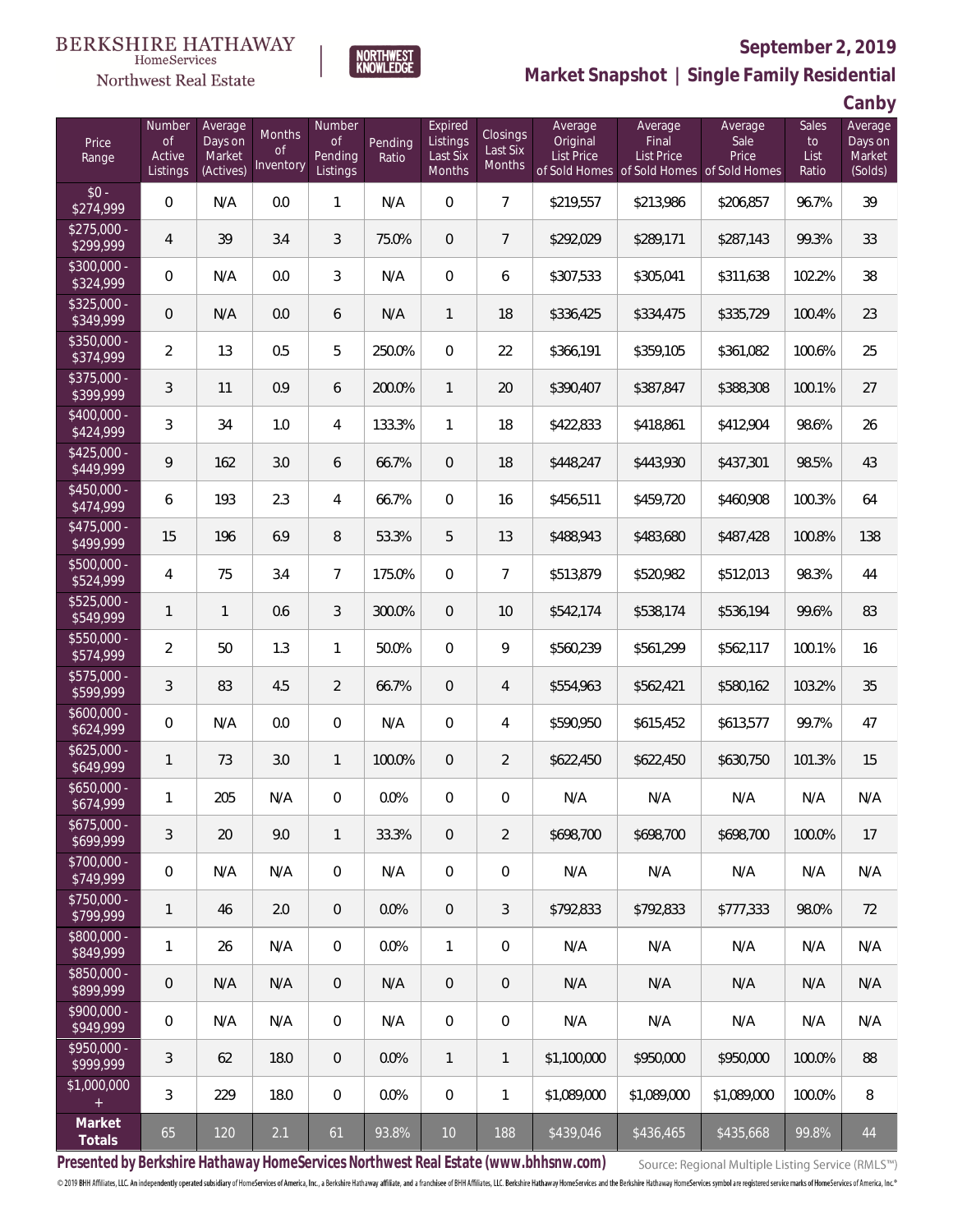

**Market Snapshot | Single Family Residential**

#### **BERKSHIRE HATHAWAY**  $\label{lem:sevices} \textsc{Home} \textsc{Service} \textsc{s}$ Northwest Real Estate

|                                  |                                    |                                           |                           |                                     |                  |                                           |                                |                                          |                                                                                    | Molalla, Mulino, Colton  |                                     |                                         |
|----------------------------------|------------------------------------|-------------------------------------------|---------------------------|-------------------------------------|------------------|-------------------------------------------|--------------------------------|------------------------------------------|------------------------------------------------------------------------------------|--------------------------|-------------------------------------|-----------------------------------------|
| Price<br>Range                   | Number<br>of<br>Active<br>Listings | Average<br>Days on<br>Market<br>(Actives) | Months<br>0f<br>Inventory | Number<br>Οf<br>Pending<br>Listings | Pending<br>Ratio | Expired<br>Listings<br>Last Six<br>Months | Closings<br>Last Six<br>Months | Average<br>Original<br><b>List Price</b> | Average<br>Final<br><b>List Price</b><br>of Sold Homes of Sold Homes of Sold Homes | Average<br>Sale<br>Price | <b>Sales</b><br>to<br>List<br>Ratio | Average<br>Days on<br>Market<br>(Solds) |
| $$0 -$<br>\$249,999              | 5                                  | 68                                        | 3.3                       | $\overline{2}$                      | 40.0%            | $\mathbf{1}$                              | 9                              | \$197,750                                | \$192,522                                                                          | \$192,711                | 100.1%                              | 30                                      |
| $$250,000 -$<br>\$274,999        | $\overline{2}$                     | 15                                        | 1.3                       | $\overline{2}$                      | 100.0%           | $\overline{0}$                            | 9                              | \$277,100                                | \$265,422                                                                          | \$259,767                | 97.9%                               | 67                                      |
| $$275,000 -$<br>\$299,999        | 6                                  | 56                                        | 2.4                       | 5                                   | 83.3%            | 5                                         | 15                             | \$287,993                                | \$288,127                                                                          | \$286,527                | 99.4%                               | 38                                      |
| $$300,000 -$<br>\$324,999        | 5                                  | 66                                        | 1.1                       | $\overline{7}$                      | 140.0%           | $\overline{7}$                            | 27                             | \$318,161                                | \$313,013                                                                          | \$311,152                | 99.4%                               | 28                                      |
| $$325,000 -$<br>\$349,999        | 12                                 | 56                                        | 1.9                       | 12                                  | 100.0%           | 8                                         | 38                             | \$338,017                                | \$336,012                                                                          | \$335,570                | 99.9%                               | 31                                      |
| $$350,000 -$<br>\$374,999        | 6                                  | 72                                        | 2.4                       | $\overline{7}$                      | 116.7%           | 3                                         | 15                             | \$360,473                                | \$360,013                                                                          | \$361,130                | 100.3%                              | 65                                      |
| $$375,000 -$<br>\$399,999        | 14                                 | 118                                       | 4.4                       | 6                                   | 42.9%            | 3                                         | 19                             | \$402,026                                | \$391,589                                                                          | \$386,697                | 98.8%                               | 64                                      |
| $$400.000 -$<br>\$424,999        | $\overline{2}$                     | 246                                       | 1.1                       | $\mathbf{1}$                        | 50.0%            | $\overline{2}$                            | 11                             | \$417,764                                | \$417,318                                                                          | \$411,982                | 98.7%                               | 82                                      |
| $\sqrt{$425,000}$ -<br>\$449,999 | 6                                  | 80                                        | 7.2                       | 5                                   | 83.3%            | 1                                         | 5                              | \$445,570                                | \$436,550                                                                          | \$432,510                | 99.1%                               | 34                                      |
| $$450.000 -$<br>\$474,999        | $\overline{0}$                     | N/A                                       | 0.0                       | $\mathbf{1}$                        | N/A              | $\mathbf{1}$                              | 6                              | \$462,767                                | \$457,600                                                                          | \$461,619                | 100.9%                              | 34                                      |
| $$475,000 -$<br>\$499,999        | 6                                  | 58                                        | 6.0                       | $\overline{4}$                      | 66.7%            | 1                                         | 6                              | \$516,225                                | \$502,075                                                                          | \$488,583                | 97.3%                               | 31                                      |
| $$500,000 -$<br>\$524,999        | $\overline{2}$                     | 24                                        | 1.5                       | $\overline{0}$                      | 0.0%             | $\overline{0}$                            | 8                              | \$509,250                                | \$506,875                                                                          | \$507,500                | 100.1%                              | 25                                      |
| $$525,000 -$<br>\$549,999        | 1                                  | 36                                        | 2.0                       | $\overline{2}$                      | 200.0%           | 1                                         | 3                              | \$561,667                                | \$551,667                                                                          | \$534,833                | 96.9%                               | 76                                      |
| \$550,000 -<br>\$574,999         | 1                                  | 48                                        | 6.0                       | $\mathbf{1}$                        | 100.0%           | $\mathbf{1}$                              | 1                              | \$579,900                                | \$579,900                                                                          | \$573,000                | 98.8%                               | 6                                       |
| $$575,000 -$<br>\$599,999        | 5                                  | 112                                       | 5.0                       | $\overline{0}$                      | 0.0%             | 1                                         | 6                              | \$632,142                                | \$603,983                                                                          | \$581,742                | 96.3%                               | 93                                      |
| $$600,000 -$<br>\$624,999        | 1                                  | 34                                        | 1.5                       | 1                                   | 100.0%           | $\mathbf 0$                               | 4                              | \$806,675                                | \$698,925                                                                          | \$608,169                | 87.0%                               | 142                                     |
| $$625.000 -$<br>\$649,999        | 4                                  | 66                                        | 3.4                       | $\mathbf{0}$                        | 0.0%             | 3                                         | 7                              | \$654,700                                | \$645,529                                                                          | \$637,857                | 98.8%                               | 91                                      |
| $$650,000 -$<br>\$674,999        | 1                                  | 186                                       | 3.0                       | $\overline{0}$                      | 0.0%             | $\mathbf{1}$                              | 2                              | \$675,500                                | \$675,500                                                                          | \$667,100                | 98.8%                               | 8                                       |
| $$675,000 -$<br>\$699,999        | $\overline{2}$                     | 85                                        | N/A                       | $\overline{0}$                      | 0.0%             | $\overline{0}$                            | $\overline{0}$                 | N/A                                      | N/A                                                                                | N/A                      | N/A                                 | N/A                                     |
| $$700,000 -$<br>\$749,999        | 3                                  | 78                                        | 9.0                       | $\overline{0}$                      | 0.0%             | $\overline{0}$                            | 2                              | \$759.450                                | \$753,200                                                                          | \$733,905                | 97.4%                               | 164                                     |
| $$750,000 -$<br>\$799,999        | 4                                  | 135                                       | N/A                       | $\overline{0}$                      | 0.0%             | $\overline{0}$                            | $\mathbf 0$                    | N/A                                      | N/A                                                                                | N/A                      | N/A                                 | N/A                                     |
| \$800,000 -<br>\$849,999         | $\overline{0}$                     | N/A                                       | N/A                       | $\mathbf{1}$                        | N/A              | $\overline{0}$                            | $\overline{0}$                 | N/A                                      | N/A                                                                                | N/A                      | N/A                                 | N/A                                     |
| \$850,000 -<br>\$899,999         | 3                                  | 154                                       | N/A                       | $\overline{0}$                      | 0.0%             | $\overline{0}$                            | $\mathbf 0$                    | N/A                                      | N/A                                                                                | N/A                      | N/A                                 | N/A                                     |
| $$900,000 -$<br>\$999,999        | 1                                  | 82                                        | 6.0                       | $\overline{0}$                      | 0.0%             | 2                                         | 1                              | \$989,900                                | \$989,900                                                                          | \$989,900                | 100.0%                              | $\overline{2}$                          |
| \$1,000,000                      | $\overline{2}$                     | 65                                        | 12.0                      | $\mathbf 0$                         | 0.0%             | $\boldsymbol{0}$                          | 1                              | \$1,575,000                              | \$1,575,000                                                                        | \$1,300,000              | 82.5%                               | 151                                     |
| Market<br>Totals                 | 94                                 | 84                                        | 2.9                       | 57                                  | 60.6%            | 41                                        | 195                            | \$405,885                                | \$398,387                                                                          | \$391,796                | 98.3%                               | 50                                      |

**Presented by Berkshire Hathaway HomeServices Northwest Real Estate (www.bhhsnw.com)**

Source: Regional Multiple Listing Service (RMLS™)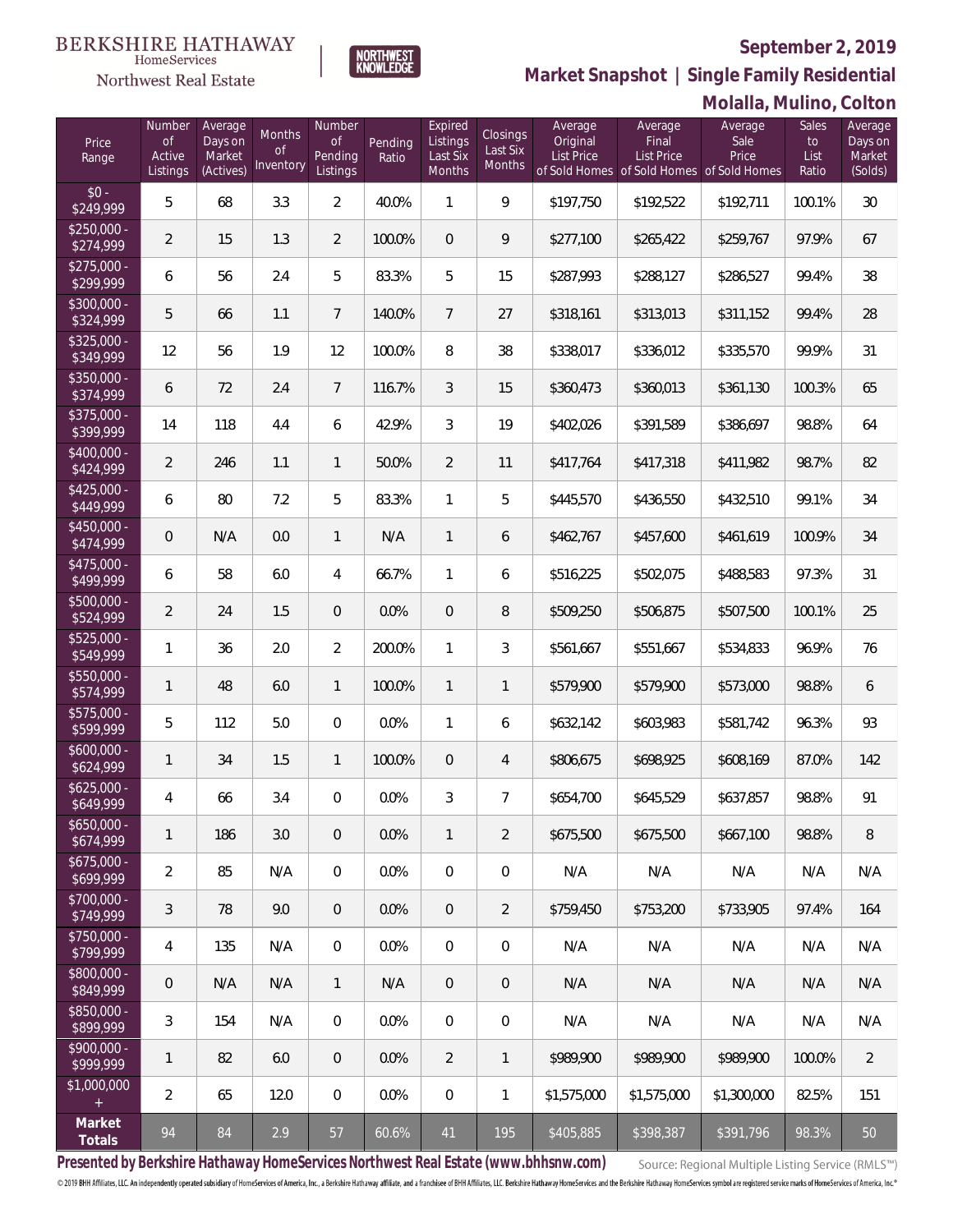

NORTHWEST<br>KNOWLEDGE

Northwest Real Estate

**Market Snapshot | Single Family Residential**

## **Lake Oswego**

| Price<br>Range                | Number<br><b>of</b><br>Active<br>Listings | Average<br>Days on<br>Market<br>(Actives) | Months<br>0f<br>Inventory | Number<br>Οf<br>Pending<br>Listings | Pending<br>Ratio | Expired<br>Listings<br>Last Six<br>Months | <b>Closings</b><br>Last Six<br>Months | Average<br>Original<br>List Price | Average<br>Final<br><b>List Price</b><br>of Sold Homes of Sold Homes of Sold Homes | Average<br>Sale<br>Price | Sales<br>to<br>List<br>Ratio | Average<br>Days on<br>Market<br>(Solds) |
|-------------------------------|-------------------------------------------|-------------------------------------------|---------------------------|-------------------------------------|------------------|-------------------------------------------|---------------------------------------|-----------------------------------|------------------------------------------------------------------------------------|--------------------------|------------------------------|-----------------------------------------|
| $$0 -$<br>\$424,999           | $\overline{2}$                            | 26                                        | 0.9                       | 4                                   | 200.0%           | $\mathbf{1}$                              | 14                                    | \$390,979                         | \$371,629                                                                          | \$366,571                | 98.6%                        | 52                                      |
| $$425,000 -$<br>\$449,999     | $\overline{4}$                            | 51                                        | 2.4                       | 3                                   | 75.0%            | $\overline{0}$                            | 10                                    | \$443,760                         | \$439,850                                                                          | \$436,030                | 99.1%                        | 49                                      |
| $$450,000 -$<br>\$474,999     | $\overline{4}$                            | 40                                        | 2.2                       | $\mathbf{1}$                        | 25.0%            | $\overline{0}$                            | 11                                    | \$480,614                         | \$472,977                                                                          | \$461,896                | 97.7%                        | 26                                      |
| $$475,000 -$<br>\$499,999     | 6                                         | 38                                        | 2.8                       | 6                                   | 100.0%           | $\mathbf{1}$                              | 13                                    | \$500,184                         | \$492,672                                                                          | \$486,530                | 98.8%                        | 37                                      |
| $$500,000 -$<br>\$524,999     | 1                                         | 173                                       | 0.3                       | $\mathbf{1}$                        | 100.0%           | 3                                         | 18                                    | \$507,925                         | \$503,219                                                                          | \$510,763                | 101.5%                       | 23                                      |
| $$525,000 -$<br>\$549,999     | 3                                         | 21                                        | 0.8                       | $7\overline{ }$                     | 233.3%           | $\overline{0}$                            | 23                                    | \$561,102                         | \$550,189                                                                          | \$537,991                | 97.8%                        | 39                                      |
| $$550,000 -$<br>\$574,999     | 5                                         | 102                                       | 1.8                       | $\overline{2}$                      | 40.0%            | $\overline{2}$                            | 17                                    | \$582,491                         | \$567,821                                                                          | \$559,065                | 98.5%                        | 33                                      |
| \$575,000 -<br>\$599,999      | 11                                        | 49                                        | 3.1                       | 6                                   | 54.5%            | $\overline{0}$                            | 21                                    | \$600,155                         | \$589,193                                                                          | \$586,262                | 99.5%                        | 28                                      |
| $$600,000 -$<br>\$624,999     | 4                                         | 30                                        | 1.5                       | $\mathbf{1}$                        | 25.0%            | $\overline{0}$                            | 16                                    | \$618,903                         | \$606,469                                                                          | \$609,031                | 100.4%                       | 16                                      |
| $$625,000 -$<br>\$649,999     | 9                                         | 47                                        | 3.0                       | 6                                   | 66.7%            | $\overline{0}$                            | 18                                    | \$646,406                         | \$635,289                                                                          | \$634,482                | 99.9%                        | 42                                      |
| $$650,000 -$<br>\$699,999     | 11                                        | 60                                        | 1.9                       | 6                                   | 54.5%            | $\overline{7}$                            | 34                                    | \$698,926                         | \$684,550                                                                          | \$675,393                | 98.7%                        | 35                                      |
| $$700,000 -$<br>\$749,999     | 13                                        | 54                                        | 3.5                       | 3                                   | 23.1%            | $\overline{2}$                            | 22                                    | \$740,709                         | \$732,864                                                                          | \$722,441                | 98.6%                        | 28                                      |
| $$750,000 -$<br>\$799,999     | 10                                        | 131                                       | 1.9                       | 5                                   | 50.0%            | 6                                         | 31                                    | \$784,002                         | \$781,421                                                                          | \$765,861                | 98.0%                        | 18                                      |
| \$800,000 -<br>\$849,999      | $7^{\circ}$                               | 39                                        | 1.3                       | 3                                   | 42.9%            | $\mathbf{1}$                              | 33                                    | \$840,317                         | \$829,483                                                                          | \$822,015                | 99.1%                        | 27                                      |
| \$850,000 -<br>\$899,999      | 10                                        | 45                                        | 3.8                       | $\overline{2}$                      | 20.0%            | 6                                         | 16                                    | \$904,069                         | \$884,509                                                                          | \$869,969                | 98.4%                        | 48                                      |
| \$900,000 -<br>\$999,999      | 17                                        | 61                                        | 4.6                       | $\mathbf{1}$                        | 5.9%             | $7\overline{ }$                           | 22                                    | \$1,001,513                       | \$962,395                                                                          | \$948,295                | 98.5%                        | 84                                      |
| \$1,000,000 -<br>\$1,099,999  | 16                                        | 104                                       | 6.0                       | $\overline{2}$                      | 12.5%            | $\mathbf{1}$                              | 16                                    | \$1,085,625                       | \$1,084,119                                                                        | \$1,049,366              | 96.8%                        | 48                                      |
| $$1,100,000 -$<br>\$1,199,999 | 17                                        | 84                                        | 6.0                       | 3                                   | 17.6%            | $\overline{2}$                            | 17                                    | \$1,253,488                       | \$1,195,088                                                                        | \$1,146,353              | 95.9%                        | 61                                      |
| $$1,200,000 -$<br>\$1,299,999 | 17                                        | 73                                        | 7.8                       | 5                                   | 29.4%            | $\overline{4}$                            | 13                                    | \$1,325,823                       | \$1,318,015                                                                        | \$1,249,177              | 94.8%                        | 71                                      |
| $$1,300,000 -$<br>\$1,399,999 | 11                                        | 64                                        | 7.3                       | $\overline{2}$                      | 18.2%            | $\sqrt{0}$                                | $\mathsf{Q}$                          | \$1,384,744                       | \$1,370,311                                                                        | \$1,339,989              | 97.8%                        | 62                                      |
| $$1,400,000 -$<br>\$1,499,999 | 10                                        | 107                                       | 6.7                       | $\overline{2}$                      | 20.0%            | $\overline{4}$                            | 9                                     | \$1,501,322                       | \$1,492,933                                                                        | \$1,449,772              | 97.1%                        | 89                                      |
| $$1,500,000 -$<br>\$1,749,999 | 17                                        | 97                                        | 6.8                       | 5                                   | 29.4%            | 5                                         | 15                                    | \$1,674,366                       | \$1,652,759                                                                        | \$1,607,899              | 97.3%                        | 81                                      |
| $$1,750,000 -$<br>\$1,999,999 | 12                                        | 83                                        | 5.1                       | $\mathbf{1}$                        | 8.3%             | $\mathfrak{Z}$                            | 14                                    | \$2,027,413                       | \$1,972,806                                                                        | \$1,868,536              | 94.7%                        | 113                                     |
| $$2,000,000 -$<br>\$2,499,999 | 16                                        | 87                                        | 16.0                      | 3                                   | 18.8%            | $\mathbf{1}$                              | 6                                     | \$2,295,167                       | \$2,245,167                                                                        | \$2,164,750              | 96.4%                        | 72                                      |
| \$2,500,000<br>$+$            | 21                                        | 135                                       | 42.0                      | $\mathbf{1}$                        | 4.8%             | $\overline{2}$                            | $\mathfrak{Z}$                        | \$3,248,000                       | \$3,148,000                                                                        | \$2,893,333              | 91.9%                        | 102                                     |
| Market<br>Totals              | 254                                       | 78                                        | 3.6                       | 81                                  | 31.9%            | 58                                        | 421                                   | \$891,420                         | \$874,814                                                                          | \$853,979                | 97.6%                        | 45                                      |

**Presented by Berkshire Hathaway HomeServices Northwest Real Estate (www.bhhsnw.com)**

Source: Regional Multiple Listing Service (RMLS™)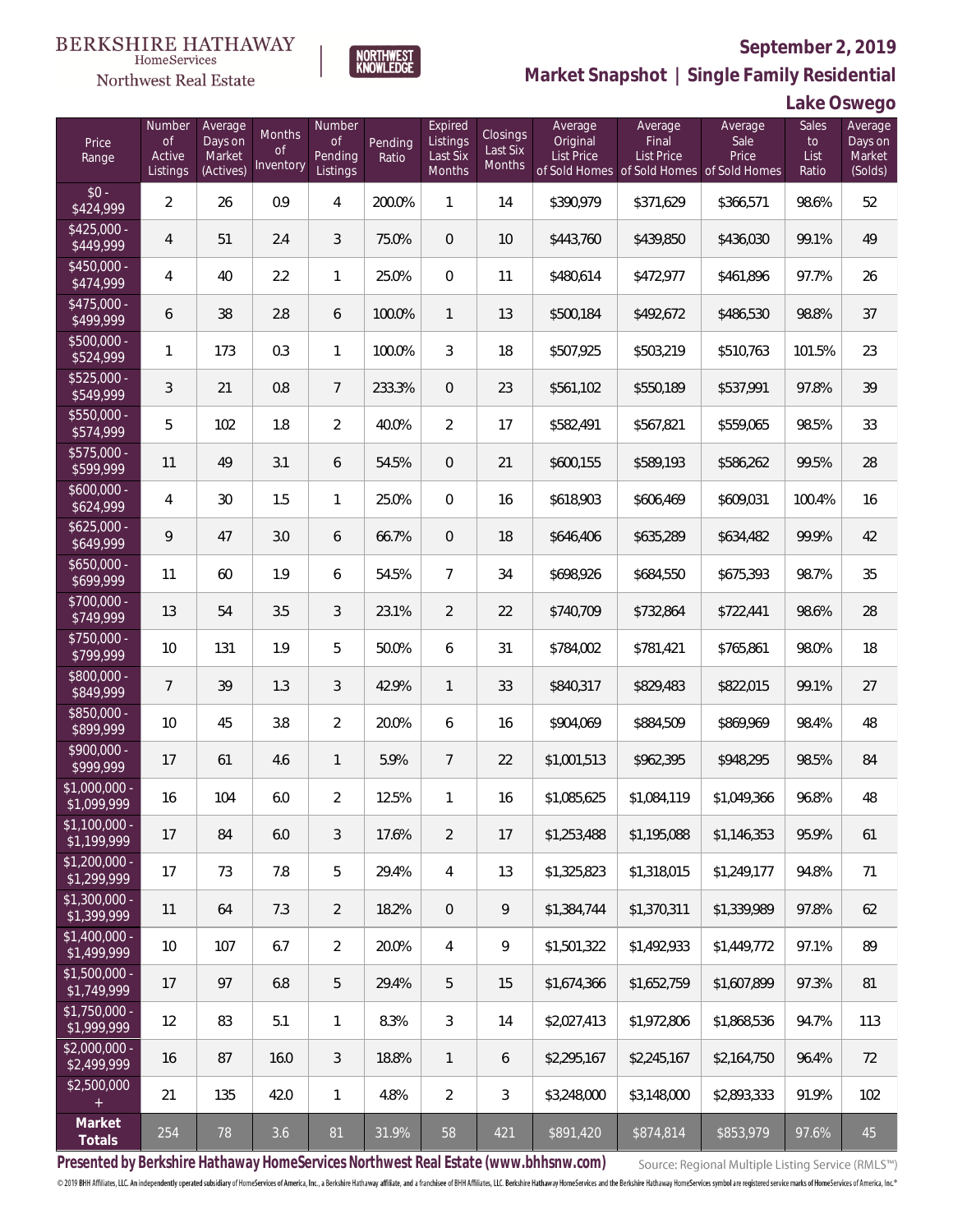

 $\label{lem:sevices} \textsc{Home} \textsc{Service} \textsc{s}$ 

**Market Snapshot | Single Family Residential**

#### **West Linn**

| Price<br>Range                | Number<br>$\mathsf{of}$<br>Active<br>Listings | Average<br>Days on<br>Market<br>(Actives) | Months<br>0f<br>Inventory | Number<br>Οf<br>Pending<br>Listings | Pending<br>Ratio | Expired<br>Listings<br>Last Six<br>Months | Closings<br>Last Six<br>Months | Average<br>Original<br>List Price | Average<br>Final<br>List Price<br>of Sold Homes of Sold Homes of Sold Homes | Average<br>Sale<br>Price | Sales<br>to<br>List<br>Ratio | Average<br>Days on<br>Market<br>(Solds) |
|-------------------------------|-----------------------------------------------|-------------------------------------------|---------------------------|-------------------------------------|------------------|-------------------------------------------|--------------------------------|-----------------------------------|-----------------------------------------------------------------------------|--------------------------|------------------------------|-----------------------------------------|
| $$0 -$<br>\$349,999           | 5                                             | 60                                        | 4.3                       | $\overline{2}$                      | 40.0%            | $\overline{2}$                            | $\overline{7}$                 | \$310,271                         | \$306,557                                                                   | \$309,725                | 101.0%                       | 26                                      |
| \$350,000 -<br>\$374,999      | 1                                             | 23                                        | 0.7                       | 3                                   | 300.0%           | $\overline{0}$                            | 9                              | \$366,522                         | \$363,833                                                                   | \$359,544                | 98.8%                        | 22                                      |
| $$375,000 -$<br>\$399,999     | 1                                             | 24                                        | 0.3                       | 5                                   | 500.0%           | $\overline{2}$                            | 21                             | \$402,655                         | \$390,269                                                                   | \$388,933                | 99.7%                        | 30                                      |
| \$400,000 -<br>\$424,999      | 1                                             | 3                                         | 0.3                       | $\mathbf{1}$                        | 100.0%           | $\theta$                                  | 22                             | \$420,409                         | \$414,611                                                                   | \$410,168                | 98.9%                        | 28                                      |
| $$425,000 -$<br>\$449,999     | $\overline{2}$                                | 120                                       | 0.8                       | $\overline{2}$                      | 100.0%           | $\mathbf{1}$                              | 16                             | \$439,650                         | \$430,816                                                                   | \$435,516                | 101.1%                       | 38                                      |
| $$450,000 -$<br>\$474,999     | 1                                             | 203                                       | 0.3                       | 3                                   | 300.0%           | $\overline{0}$                            | 18                             | \$471,800                         | \$465,333                                                                   | \$463,150                | 99.5%                        | 14                                      |
| $$475,000 -$<br>\$499,999     | 6                                             | 84                                        | 2.6                       | $\overline{2}$                      | 33.3%            | 3                                         | 14                             | \$486,954                         | \$480,597                                                                   | \$486,161                | 101.2%                       | 21                                      |
| \$500,000 -<br>\$524,999      | 3                                             | 57                                        | 1.1                       | $\mathbf{1}$                        | 33.3%            | $\mathbf{1}$                              | 16                             | \$521,238                         | \$509,800                                                                   | \$510,350                | 100.1%                       | 34                                      |
| $$525,000 -$<br>\$549,999     | $\overline{7}$                                | 46                                        | 6.0                       | 3                                   | 42.9%            | $\mathbf{1}$                              | $\overline{7}$                 | \$529,700                         | \$529,700                                                                   | \$531,143                | 100.3%                       | 9                                       |
| \$550,000 -<br>\$574,999      | 4                                             | 40                                        | 4.0                       | 3                                   | 75.0%            | $\overline{0}$                            | 6                              | \$585,317                         | \$565,483                                                                   | \$564,767                | 99.9%                        | 94                                      |
| \$575,000 -<br>\$599,999      | 6                                             | 50                                        | 1.7                       | 3                                   | 50.0%            | 1                                         | 21                             | \$593,524                         | \$587,100                                                                   | \$583,771                | 99.4%                        | 34                                      |
| \$600,000 -<br>\$624,999      | 1                                             | 35                                        | 0.3                       | $\mathbf{1}$                        | 100.0%           | $\mathbf{1}$                              | 20                             | \$618,210                         | \$610,210                                                                   | \$610,995                | 100.1%                       | 36                                      |
| $$625,000 -$<br>\$649,999     | 4                                             | 34                                        | 1.5                       | $\overline{2}$                      | 50.0%            | 3                                         | 16                             | \$657,062                         | \$641,754                                                                   | \$636,886                | 99.2%                        | 44                                      |
| $$650,000 -$<br>\$674,999     | 2                                             | 38                                        | 0.9                       | $\overline{2}$                      | 100.0%           | $\mathbf{0}$                              | 14                             | \$672,229                         | \$662,550                                                                   | \$661,238                | 99.8%                        | 27                                      |
| \$675,000 -<br>\$699,999      | 13                                            | 82                                        | 5.2                       | 4                                   | 30.8%            | $\mathbf{1}$                              | 15                             | \$708,273                         | \$692,680                                                                   | \$687,000                | 99.2%                        | 46                                      |
| \$700,000 -<br>\$724,999      | 3                                             | 39                                        | 1.5                       | $\theta$                            | 0.0%             | $\theta$                                  | 12                             | \$748,116                         | \$726,366                                                                   | \$711,625                | 98.0%                        | 50                                      |
| \$725,000 -<br>\$749,999      | 7                                             | 88                                        | 6.0                       | 4                                   | 57.1%            | 4                                         | 7                              | \$751,671                         | \$742,379                                                                   | \$734,929                | 99.0%                        | 67                                      |
| \$750,000 -<br>\$799,999      | 7                                             | 74                                        | 2.8                       | 6                                   | 85.7%            | $\overline{0}$                            | 15                             | \$775,960                         | \$766.827                                                                   | \$768,922                | 100.3%                       | 63                                      |
| \$800,000 -<br>\$849,999      | 11                                            | 53                                        | 4.4                       | 3                                   | 27.3%            | $\mathbf{1}$                              | 15                             | \$831,480                         | \$821,553                                                                   | \$817,173                | 99.5%                        | 112                                     |
| \$850,000 -<br>\$899,999      | 6                                             | 44                                        | 3.6                       | 3                                   | 50.0%            | $\mathbf{1}$                              | 10                             | \$909,125                         | \$880,315                                                                   | \$871,735                | 99.0%                        | 69                                      |
| $$900,000 -$<br>\$999,999     | 10                                            | 67                                        | 8.6                       | $\mathfrak{Z}$                      | 30.0%            | $\mathbf{1}$                              | $\overline{7}$                 | \$958,129                         | \$946,686                                                                   | \$939,657                | 99.3%                        | 73                                      |
| $$1,000,000 -$<br>\$1,249,999 | 5                                             | 56                                        | 2.3                       | $\overline{0}$                      | 0.0%             | $\mathbf{0}$                              | 13                             | \$1,185,546                       | \$1,145,862                                                                 | \$1,116,992              | 97.5%                        | 71                                      |
| $$1,250,000 -$<br>\$1,499,999 | 9                                             | 64                                        | 7.7                       | $\overline{0}$                      | 0.0%             | $\mathfrak{Z}$                            | $\overline{7}$                 | \$1,487,714                       | \$1,464,857                                                                 | \$1,383,571              | 94.5%                        | 61                                      |
| $$1,500,000 -$<br>\$1,999,999 | 12                                            | 106                                       | 10.3                      | $\overline{0}$                      | 0.0%             | $\mathbf{1}$                              | $\overline{7}$                 | \$1,785,893                       | \$1,744,464                                                                 | \$1,662,010              | 95.3%                        | 46                                      |
| \$2,000,000                   | 9                                             | 199                                       | 13.5                      | $\mathbf{1}$                        | 11.1%            | $\overline{2}$                            | 4                              | \$2,843,750                       | \$2,843,750                                                                 | \$2,678,611              | 94.2%                        | 88                                      |
| Market<br>Totals              | 136                                           | 75                                        | 2.6                       | 57                                  | 41.9%            | 29                                        | 319                            | \$690,617                         | \$678,260                                                                   | \$669,389                | 98.7%                        | 44                                      |

**Presented by Berkshire Hathaway HomeServices Northwest Real Estate (www.bhhsnw.com)**

Source: Regional Multiple Listing Service (RMLS™)